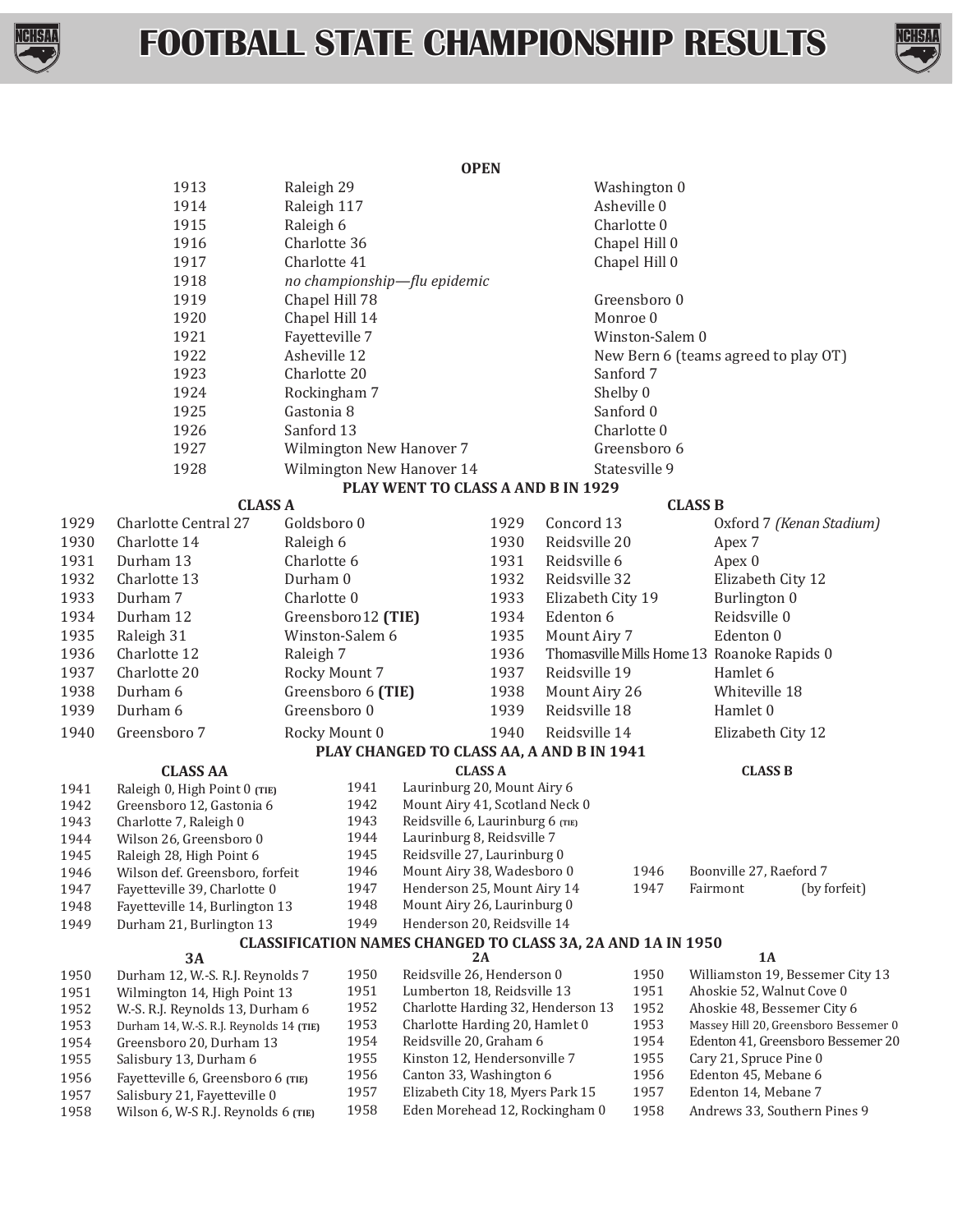



|      | 1959                             | Charlotte Garinger 20                                     |      | Greensboro 6                                            |                            |
|------|----------------------------------|-----------------------------------------------------------|------|---------------------------------------------------------|----------------------------|
|      | 1960                             | Greensboro 19                                             |      | Winston-Salem R.J. Reynolds 7                           |                            |
|      | 1961                             | Raleigh 19                                                |      | Charlotte Garinger 0                                    |                            |
|      | 1962                             | Rocky Mount 20                                            |      | Winston-Salem R.J. Reynolds 6                           |                            |
|      | 1963                             | Rocky Mount 14                                            |      | Winston-Salem R.J. Reynolds 13                          |                            |
|      | 1964                             | Winston-Salem R.J. Reynolds 14                            |      | Durham 6                                                |                            |
|      | <b>REGION 1</b>                  |                                                           |      | <b>REGION 2</b>                                         |                            |
| 1965 | Durham 19                        | Fayetteville 14                                           | 1965 | Myers Park 27                                           | Garinger 6                 |
| 1966 | Broughton 21                     | Durham 0                                                  | 1966 | South Mecklenburg 20                                    | Garinger 19                |
|      | 1967                             | Wilson Fike 28                                            |      | South Mecklenburg 14                                    |                            |
|      | 1968                             | Wilson Fike 21                                            |      | Gastonia Ashley 7                                       |                            |
|      | 1969                             | Wilson Fike 17                                            |      | Winston-Salem Atkins 10                                 |                            |
|      | 1970                             | Raleigh Broughton 14                                      |      | Charlotte Olympic 0                                     |                            |
|      | 1971                             | North Forsyth 10                                          |      | High Point Central 7                                    |                            |
|      | 1972                             | High Point Andrews 24                                     |      | Fayetteville Reid Ross 17                               |                            |
|      | 1973                             | Sanford Central 14                                        |      | Greensboro Ben Smith 6                                  |                            |
|      | 1974<br>1975                     | Gastonia Ashbrook13<br>Greenville Rose 14                 |      | Sanford Central 12<br>East Mecklenburg 13               |                            |
|      | 1976                             | High Point Andrews 6                                      |      | Richmond Senior 0                                       |                            |
|      | 1977                             | East Mecklenburg 28                                       |      | Rocky Mount 9                                           |                            |
|      | 1978                             | Richmond Senior 14                                        |      | West Charlotte 0                                        |                            |
|      | 1979                             | High Point Central 21                                     |      | Greenville Rose 9                                       |                            |
|      | 1980                             | Greensboro Page 36                                        |      | Jacksonville 14                                         |                            |
|      | 1981                             | South Mecklenburg 27                                      |      | Fayetteville Terry Sanford 14                           |                            |
|      | 1982<br>1983                     | Jacksonville 15<br>Greensboro Page 21                     |      | Greensboro Page 6<br>Fayetteville Douglas Byrd 14       |                            |
|      | 1984                             | Greensboro Page 14                                        |      | Fayetteville 71st 14 (TIE)                              |                            |
|      | 1985                             | Greensboro Page 26                                        |      | Fayetteville Terry Sanford 20                           |                            |
|      | 1986                             | Fayetteville 71st 3                                       |      | West Charlotte 0                                        |                            |
|      | 1987                             | Garner 40                                                 |      | Charlotte Harding 21                                    |                            |
|      | 1988                             | Richmond Senior 17                                        |      | West Charlotte 0                                        |                            |
|      | 1989                             | Richmond Senior 39                                        |      | Asheville A.C. Reynolds 13                              |                            |
|      | 1990                             | Richmond Senior 9                                         |      | West Forsyth 7                                          |                            |
|      | 1991<br>1992                     | South View 10<br>East Forsyth 28                          |      | West Charlotte 7<br>Northern Durham 21                  |                            |
|      | 1993                             | Northern Durham 39                                        |      | West Charlotte 6                                        |                            |
|      | 1994                             | Crest 28                                                  |      | Jacksonville 7                                          |                            |
|      | 1995                             | West Charlotte 20                                         |      | Fayetteville Douglas Byrd 13                            |                            |
|      | 1996                             | Crest 20                                                  |      | Fayetteville Douglas Byrd 7                             |                            |
|      | 1997                             | <b>Richmond Senior 27</b>                                 |      | Fayetteville Douglas Byrd 7                             |                            |
|      | 1998                             | <b>Richmond Senior 36</b>                                 |      | Garner 6                                                |                            |
|      | 1999<br>2000                     | Asheville A.C. Reynolds 7<br>Charlotte Independence 24    |      | Fayetteville Douglas Byrd 0<br>Hope Mills South View 19 |                            |
|      | 2001                             | Charlotte Independence 49                                 |      | Wilmington Laney 25                                     |                            |
|      |                                  | <b>CLASSES SUBDIVIDED IN 2002</b>                         |      |                                                         |                            |
| 2002 | 4A<br>Asheville A.C. Reynolds 14 | Northern Nash 7                                           | 2002 | 4AA<br>Charlotte Independence 41 New Bern 20            |                            |
| 2003 | Greenville J.H. Rose 51          | W-S Mount Tabor 7                                         | 2003 | Charlotte Independence 54 New Bern 7                    |                            |
| 2004 | Greenville J.H. Rose 19          | Fayetteville Jack Britt 17                                | 2004 | Charlotte Independence 41 South View 7                  |                            |
| 2005 | Greenville J.H. Rose 21          | Greensboro Grimsley 0                                     | 2005 | Charlotte Independence 38 New Bern 19                   |                            |
| 2006 | Greenville J.H. Rose 26          | West Charlotte 12                                         | 2006 | Charlotte Independence 49 Durham Riverside 19           |                            |
| 2007 | Wilmington Hoggard 28            | W-S Mount Tabor 0                                         | 2007 | New Bern 28                                             | Charlotte Independence 17  |
| 2008 |                                  | Fayetteville Seventy-First 28 Fayetteville Douglas Byrd 7 | 2008 | Richmond 38                                             | Fayetteville Jack Britt 35 |
| 2009 | Asheville A.C. Reynolds 14       | Harnett Central 13                                        | 2009 | Butler 48                                               | Fayetteville Jack Britt 17 |
| 2010 | Durham Hillside 40               | Davie County 0                                            | 2010 | Butler 44                                               | Wake Forest-Rolesville 0   |
| 2011 | Scotland 42                      | Porter Ridge 16                                           | 2011 | Greensboro Page 35                                      | Garner 21                  |
| 2012 | New Bern 39                      | Porter Ridge 38                                           | 2012 | Butler 56                                               | Fayetteville Jack Britt 28 |
| 2013 | Greensboro Dudley 24             | Scotland 7                                                | 2013 | Mallard Creek 59                                        | Wake Forest 21             |
| 2014 | New Bern 23                      | Charlotte Catholic 15                                     | 2014 | Mallard Creek 25                                        | Wake Forest 14             |
| 2015 | Charlotte Catholic 27            | Greenville J.H. Rose 20                                   | 2015 | Mallard Creek 49                                        | Greensboro Page 6          |
| 2016 | Greensboro Dudley 54             | Cape Fear 0                                               | 2016 | Wake Forest 29                                          | Greensboro Page 0          |
| 2017 | Harding University 30            | Scotland County 22                                        | 2017 | Wake Forest 21                                          | Mallard Creek 0            |

2018 East Forsyth 35 Scotland 28<br>
2019 East Forsyth 24 Cardinal Gib 2019 East Forsyth 24 Cardinal Gibbons 21<br>20-21 Grimsley 28 Cardinal Gibbons 8

Cardinal Gibbons 8

2018 Wake Forest 9 Charlotte Z.B. Vance 7<br>2019 Charlotte Z.B. Vance 24 Leesville Road 3 2019 Charlotte Z.B. Vance 24 Leesville Road 20-21 Charlotte Z.B. Vance 35 Rolesville 14 Charlotte Z.B. Vance 35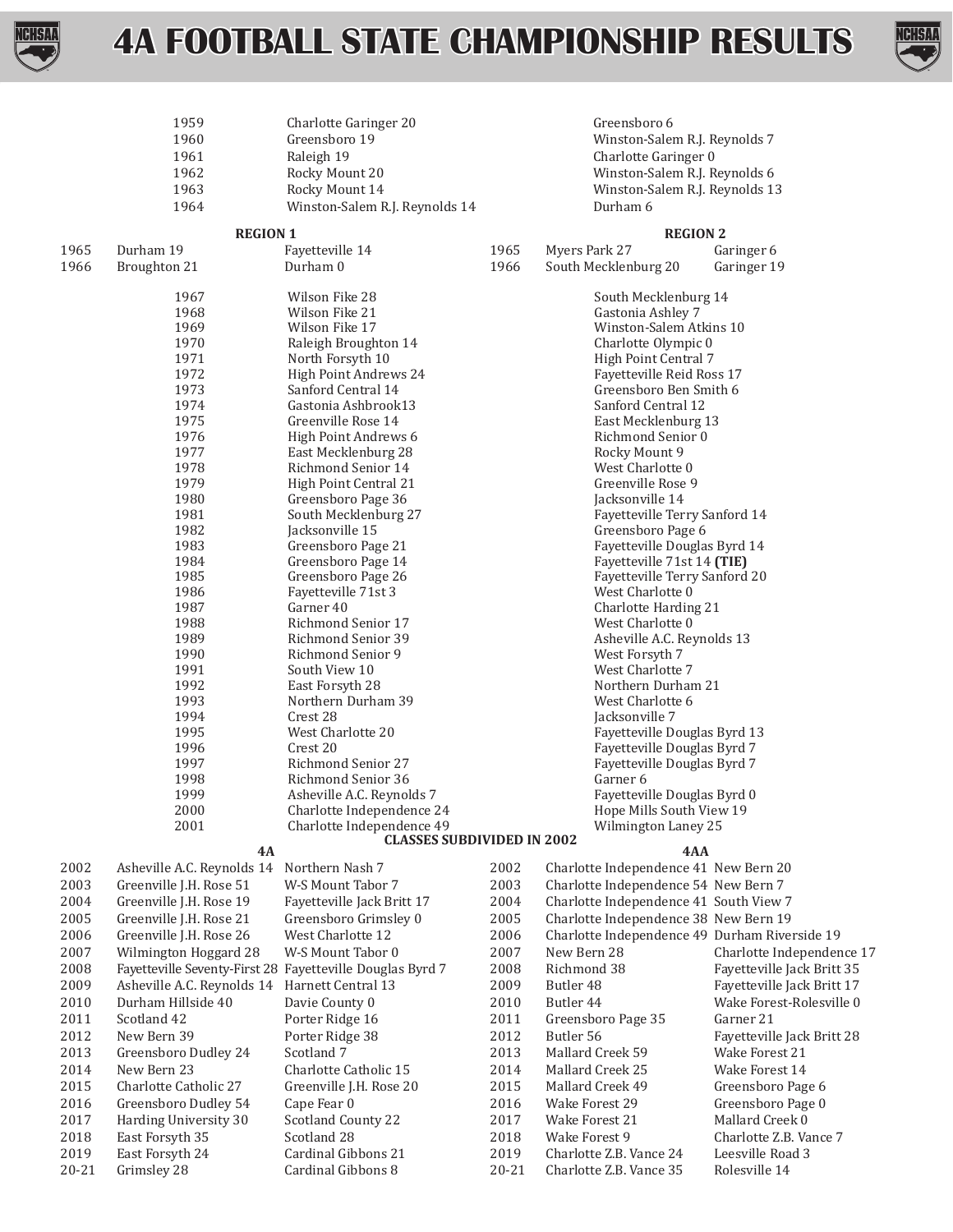

## **3A FOOTBALL STATE CHAMPIONSHIP RESULTS**



|           | 1959<br>Rockingham 20                            |                                                        |                 | Morehead 6                                  |                               |  |  |
|-----------|--------------------------------------------------|--------------------------------------------------------|-----------------|---------------------------------------------|-------------------------------|--|--|
|           | 1960<br>Brevard 26                               |                                                        |                 | Rockingham 0                                |                               |  |  |
|           |                                                  |                                                        |                 |                                             |                               |  |  |
|           | <b>REGION 1</b>                                  |                                                        | <b>REGION 2</b> |                                             |                               |  |  |
| 1961      | Greenville 15                                    | Sanford 13                                             | 1961            | Canton 20                                   | Brevard 0                     |  |  |
| 1962      | Rockingham 13                                    | Lumberton 6                                            | 1962            | Brevard 19                                  | Greensboro Bessemer 13        |  |  |
| 1963      | Rockingham 13                                    | Hamlet 0                                               | 1963            | Reidsville 0                                | Brevard 0 (TIE)               |  |  |
| 1964      | Rockingham 19                                    | Elizabeth City 0                                       | 1964            | Waynesville 20                              | Chapel Hill 13                |  |  |
| 1965      | Tarboro 13                                       | Greenville 7                                           | 1965            | Graham 27                                   | Western Alamance 12           |  |  |
| 1966      | Sanford 27                                       | Roxboro 10                                             | 1966            | Canton Pisgah 16                            | Graham 0                      |  |  |
|           | <b>EAST</b>                                      |                                                        |                 | <b>WEST</b>                                 |                               |  |  |
| 1967      | Sanford 21                                       | Northern Durham 9                                      | 1967            | Elkin 21                                    | North Surry 0                 |  |  |
| 1968      | Sanford 33                                       | Roxboro 0                                              | 1968            | Mount Airy 19                               | Mount Tabor 0                 |  |  |
| 1969      | Eliz. City Northeastern 21                       | Lumberton 0                                            | 1969            | Reidsville 35                               | Mount Airy 12                 |  |  |
| 1970      | Fayetteville Seventy-First 14 Northern Durham 12 |                                                        | 1970            | Reidsville 10                               | Canton Pisgah 7               |  |  |
| 1971      | Havelock 20                                      | Eliz. City Northeastern 6                              | 1971            | Canton Pisgah 48                            | Eastern Alamance 0            |  |  |
|           | 1972                                             | Sanford 14                                             |                 | Waynesville Tuscola 14 (TIE)                |                               |  |  |
|           | 1973                                             | Jamestown Ragsdale 16                                  |                 | East Bladen 16 (TIE)                        |                               |  |  |
|           | 1974                                             | Jamestown Ragsdale 24                                  |                 | Ahoskie 0                                   |                               |  |  |
|           | 1975                                             | Canton Pisgah 35                                       |                 | Havelock 24                                 |                               |  |  |
|           | 1976                                             | Canton Pisgah 28                                       |                 | Clinton 12                                  |                               |  |  |
|           | 1977                                             | Western Guilford 26                                    |                 | South Caldwell 20                           |                               |  |  |
|           | 1978<br>1979                                     | Watauga 33<br>Belmont South Point 34                   |                 | <b>Burlington Williams 28</b><br>Ahoskie 13 |                               |  |  |
|           | 1980                                             | <b>Burlington Williams 29</b>                          |                 | Lexington 14                                |                               |  |  |
|           | 1981                                             | <b>Burlington Williams 32</b>                          |                 | Asheville Erwin 15                          |                               |  |  |
|           | 1982                                             | Brevard 15                                             |                 | Bertie 7                                    |                               |  |  |
|           | 1983                                             | Eastern Randolph 21                                    |                 | Thomasville 6                               |                               |  |  |
|           | 1984                                             | Tarboro 20                                             |                 | Kannapolis A.L. Brown 0                     |                               |  |  |
|           | 1985                                             | <b>Burlington Williams 7</b>                           | Forest Hills 3  |                                             |                               |  |  |
|           | 1986                                             | Shelby 9                                               |                 | Havelock 6                                  |                               |  |  |
|           | 1987                                             | Shelby 19                                              |                 | <b>Burlington Williams 0</b>                |                               |  |  |
|           | 1988                                             | <b>Burlington Cummings 41</b>                          |                 | Shelby 14                                   |                               |  |  |
|           | 1989                                             | Kannapolis A.L. Brown 24                               |                 | Burlington Cummings 0                       |                               |  |  |
|           | 1990<br>1991                                     | <b>Burlington Cummings 32</b>                          |                 | Statesville 26                              |                               |  |  |
|           | 1992                                             | High Point Andrews 24<br><b>Burlington Cummings 25</b> |                 | Kannapolis A.L. Brown 14<br>North Rowan 14  |                               |  |  |
|           | 1993                                             | West Brunswick 19                                      |                 | High Point Andrews 14                       |                               |  |  |
|           | 1994                                             | Burns 21                                               |                 | Eastern Randolph 14                         |                               |  |  |
|           | 1995                                             | Bertie 38                                              |                 | High Point Central 34                       |                               |  |  |
|           | 1996                                             | Hickory 42                                             |                 | Jamestown Ragsdale 0                        |                               |  |  |
|           | 1997                                             | Kannapolis A.L. Brown 34                               |                 | Northeast Guilford 12                       |                               |  |  |
|           | 1998                                             | Winston-Salem Carver 33                                |                 | Kings Mountain 28                           |                               |  |  |
|           | 1999                                             | <b>Burlington Williams 20</b>                          |                 | Asheville 7                                 |                               |  |  |
|           | 2000                                             | Bertie 32                                              |                 | Jamestown Ragsdale 15                       |                               |  |  |
|           | 2001                                             | Winston-Salem Parkland 27                              |                 | Crest 21                                    |                               |  |  |
|           | 3A                                               | <b>CLASSES SUBDIVIDED IN 2002</b>                      |                 | 3AA                                         |                               |  |  |
| 2002      | Winston-Salem Carver 34                          | Wilson Fike 0                                          | 2002            | Gastonia Ashbrook 19                        | Greensboro Dudley 18          |  |  |
| 2003      | <b>Belmont South Point 27</b>                    | Northeast Guilford 10                                  | 2003            | Crest 40                                    | Eastern Randolph 0            |  |  |
| 2004      | Concord 27                                       | Wilson Hunt 0                                          | 2004            | Crest 26                                    | Greensboro Dudley 14          |  |  |
| 2005      | Asheville 13                                     | Western Alamance 10                                    | 2005            | Charlotte Catholic 21                       | <b>Burlington Williams 13</b> |  |  |
| 2006      | Concord 35                                       | Western Alamance 28 (OT)                               | 2006            | Eastern Randolph 15                         | Charlotte Catholic 7          |  |  |
| 2007      | Western Alamance 62                              | North Gaston 36                                        | 2007            | Greensboro Dudley 28                        | Charlotte Catholic 20         |  |  |
| 2008      | West Rowan 35                                    | West Craven 7                                          | 2008            | Greensboro Dudley 34                        | Kannapolis A.L. Brown 18      |  |  |
| 2009      | West Rowan 28                                    | Eastern Alamance 21                                    | 2009            | <b>Belmont South Point 42</b>               | South Johnston 28             |  |  |
| 2010      | West Rowan 34                                    | Eastern Alamance 7                                     | 2010            | Northern Guilford 21                        | Crest 20                      |  |  |
| 2011      | Havelock 38                                      | West Rowan 6                                           | 2011            | Northern Guilford 31                        | Crest 7                       |  |  |
| 2012      | Havelock 55                                      | Concord 21                                             | 2012            | Northern Guilford 64                        | Charlotte Catholic 26         |  |  |
| 2013      | Havelock 21                                      | Concord 13                                             | 2013            | Southern Durham 38                          | Crest 31                      |  |  |
| 2014      | Crest 24                                         | Havelock 3                                             | 2014            | Northern Guilford 14                        | Weddington 7                  |  |  |
| 2015      | Rocky Mount 24                                   | South Point 21 (OT)                                    | 2015            | Crest 55                                    | Southern Durham 21            |  |  |
| 2016      | South Point 16                                   | Rocky Mount 7                                          | 2016            | Weddington 33                               | Eastern Guilford 20           |  |  |
| 2017      | Charlotte Catholic 28                            | Havelock 14                                            | 2017            | New Hanover 27                              | A.C. Reynolds 17              |  |  |
| 2018      | Charlotte Catholic 17                            | Jacksonville 14                                        | 2018            | Weddington 27                               | Southeast Guilford 14         |  |  |
| 2019      | Charlotte Catholic 23                            | Southern Nash 7                                        | 2019            | Weddington 34                               | Lee County 14                 |  |  |
| $20 - 21$ | Charlotte Catholic 14                            | Havelock 7                                             | 20-21           | Mount Tabor 24                              | Cleveland 16                  |  |  |

20-21 Charlotte Catholic 14 Havelock 7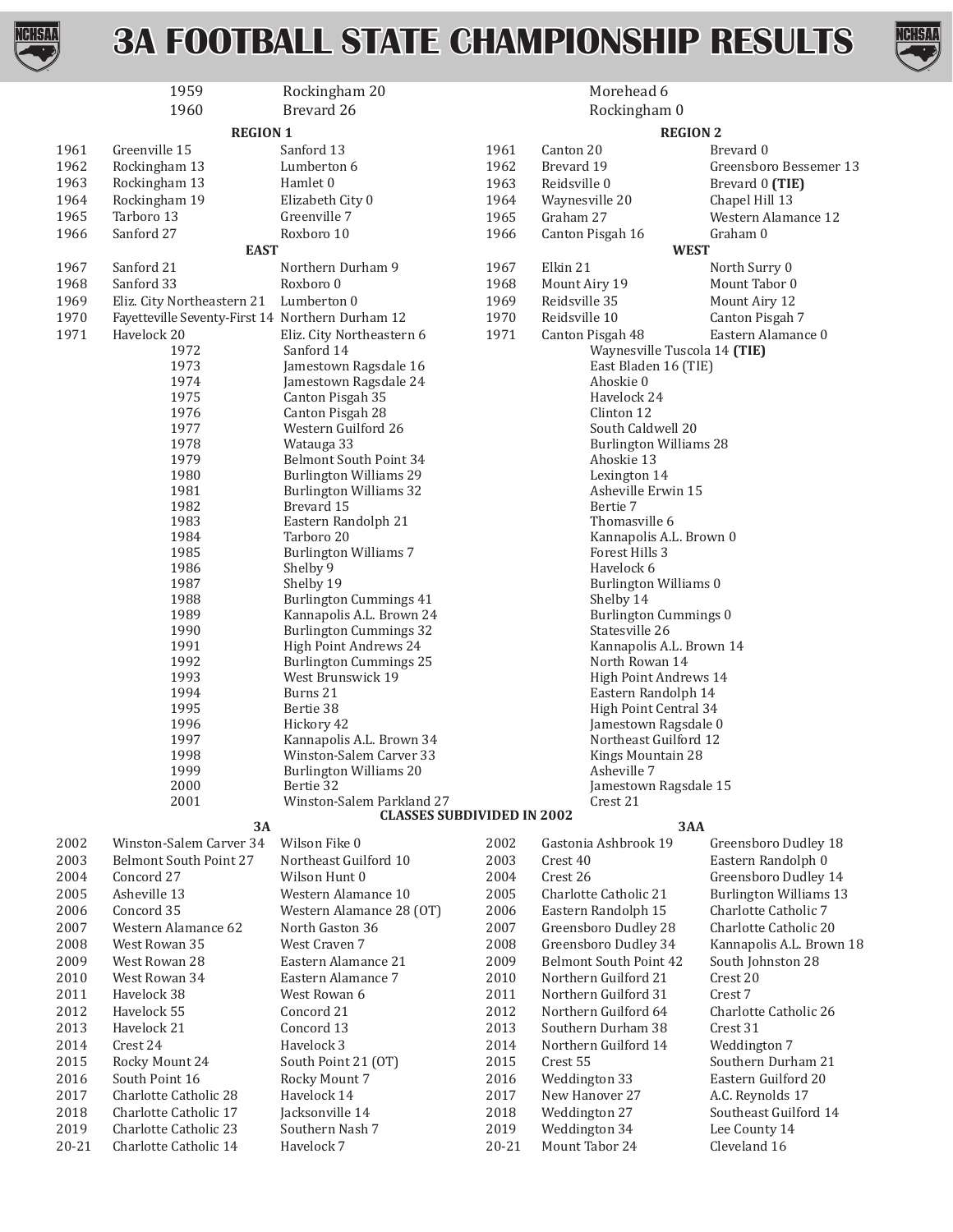

## **2A FOOTBALL STATE CHAMPIONSHIP RESULTS**



|                                  | 1959<br>1960                       | Smithfield 20<br>Edenton 19       |              | Appalachian 0<br>Hanes <sub>7</sub> |                                 |  |  |  |
|----------------------------------|------------------------------------|-----------------------------------|--------------|-------------------------------------|---------------------------------|--|--|--|
| <b>REGION 1</b>                  |                                    | <b>REGION 2</b>                   |              | <b>REGION 3</b>                     |                                 |  |  |  |
| 1961 Ahoskie 33, Morehead City 7 |                                    | Hanes 25, Sumner 13               |              | Appalachian 20, Murphy 13           | <b>REGION 4</b>                 |  |  |  |
|                                  |                                    |                                   |              |                                     |                                 |  |  |  |
|                                  | 1962 Elizabethtown 19, Cary 7      | Jamestown 10, Erwin 6             |              | Appalachian 39, Murphy 7            |                                 |  |  |  |
|                                  | 1963 Mount Holly 14, N. Davidson 7 | Elizabethtown 16, Siler City 13   |              | Mount Holly 14, N. Davidson 7       | Sylva-Webster 7, Appalachian 0  |  |  |  |
|                                  | 1964 Edenton 19, Cary 0            | Elizabethtown 20, Massey 6        |              | Mt. Pleasant 13, N. Davidson 7      | Appalachian 25, Swain Co. 12    |  |  |  |
|                                  | 1965 Edenton 20, Ahoskie 6         | Whiteville 19, Burgaw 13          |              | Siler City 23, South Stanly 6       | Surry Central 13, N. Davidson 7 |  |  |  |
|                                  | 1966 Ahoskie 55, Clayton 7         | Stedman 21, Southern Wayne 20     |              | N. Davidson 21, East Surry 7        | Sylva-Webster 48, Elkin 27      |  |  |  |
|                                  | <b>EAST</b>                        |                                   |              |                                     | <b>WEST</b>                     |  |  |  |
| 1967                             | Edenton 26                         | Southern Wayne 26 (TIE)           | 1967         | Mount Holly 26                      | Glen Alpine 20                  |  |  |  |
| 1968                             | Rohanen 21                         | Farmville 20                      | 1968         | Hendersonville 21                   | Beaver Creek 14                 |  |  |  |
| 1969                             | Edenton 48                         | South Stanly 26                   | 1969         | Hendersonville 30                   | Holbrook 13                     |  |  |  |
| 1970                             | Ahoskie 28                         | Greensboro Allen Jay 12           | 1970         | Murphy 20                           | Catawba Bandys 8                |  |  |  |
| 1971                             | Gates County 34                    | Southern Guilford 8               | 1971         | Maiden 6                            | Mount Pleasant 2                |  |  |  |
|                                  | 1972                               | Sylva-Webster 41                  |              | Williamston 21                      |                                 |  |  |  |
|                                  | 1973                               | Sylva-Webster 43                  |              | Tabor City 18                       |                                 |  |  |  |
|                                  | 1974                               | Murphy 32                         |              | Robersonville 22                    |                                 |  |  |  |
|                                  | 1975                               | Roanoke 12                        |              | West Montgomery 9                   |                                 |  |  |  |
|                                  | 1976                               | Franklin 35                       |              | Erwin 28                            |                                 |  |  |  |
|                                  | 1977                               | Charlotte Catholic 42             |              | Clayton 20                          |                                 |  |  |  |
|                                  | 1978                               | Maiden 36                         |              | Tabor City 14                       |                                 |  |  |  |
|                                  | 1979<br>1980                       | Swain County 28                   |              | Clayton 21<br>Currituck 7           |                                 |  |  |  |
|                                  | 1981                               | Sylva-Webster 49<br>Randleman 44  |              | Whiteville 30                       |                                 |  |  |  |
|                                  | 1982                               | Randleman 23                      |              | Whiteville 6                        |                                 |  |  |  |
|                                  | 1983                               | Randleman 35                      |              | East Carteret 0                     |                                 |  |  |  |
|                                  | 1984                               | Forest Hills 14                   |              | Whiteville 6                        |                                 |  |  |  |
|                                  | 1985                               | Fuquay-Varina 12<br>Lexington 42  |              |                                     |                                 |  |  |  |
|                                  | 1986                               | Lexington 35                      |              | Ahoskie 7                           |                                 |  |  |  |
|                                  | 1987                               | Whiteville 14                     |              | Thomasville 12                      |                                 |  |  |  |
|                                  | 1988                               | Thomasville 13                    |              | Hertford County 10                  |                                 |  |  |  |
|                                  | 1989                               | Clayton 16                        |              | Monroe 0                            |                                 |  |  |  |
|                                  | 1990                               | Clinton 14                        |              | Thomasville 6                       |                                 |  |  |  |
|                                  | 1991                               | Thomasville 21                    |              | West Brunswick 6                    |                                 |  |  |  |
|                                  | 1992                               | West Brunswick 14                 |              | Maiden 6                            |                                 |  |  |  |
|                                  | 1993                               | Lincolnton 41                     |              | <b>Burlington Cummings 20</b>       |                                 |  |  |  |
|                                  | 1994                               | Wallace-Rose Hill 35              |              | Lincolnton 24                       |                                 |  |  |  |
|                                  | 1995                               | Thomasville 16                    |              | Clinton <sub>0</sub>                |                                 |  |  |  |
|                                  | 1996<br>1997                       | Clinton 26<br>Clinton 30          |              | Bandys 14<br>Shelby 14              |                                 |  |  |  |
|                                  | 1998                               | Shelby 34                         |              | Tarboro 14                          |                                 |  |  |  |
|                                  | 1999                               | High Point Central 30             |              | Southwest Onslow 7                  |                                 |  |  |  |
|                                  | 2000                               | Southwest Onslow 14               |              | Newton-Conover 13                   |                                 |  |  |  |
|                                  | 2001                               | Clinton 34                        |              | <b>Burlington Cummings 22</b>       |                                 |  |  |  |
|                                  | 2A                                 | <b>CLASSES SUBDIVIDED IN 2002</b> |              |                                     | 2AA                             |  |  |  |
|                                  | <b>Burlington Cummings 24</b>      | Clinton 21                        | 2002         |                                     |                                 |  |  |  |
| 2002                             |                                    |                                   |              | Reidsville 34                       | Bandys 14                       |  |  |  |
| 2003                             | Southwest Onslow 20                | <b>Burlington Cummings 14</b>     | 2003<br>2004 | Reidsville 68                       | Bandys 12<br>Western Alamance 7 |  |  |  |
| 2004                             | Southwest Onslow 49                | Shelby 21                         |              | Charlotte Catholic 14               |                                 |  |  |  |
| 2005                             | Clinton 13                         | Lincolnton 6                      | 2005         | Shelby 26                           | Reidsville 18                   |  |  |  |
| 2006                             | <b>Burlington Cummings 49</b>      | Clinton 20                        | 2006         | Shelby 27                           | Southern Vance 24               |  |  |  |
| 2007                             | Lincolnton 28                      | South Columbus 14                 | 2007         | Reidsville 28                       | Shelby 20                       |  |  |  |
| 2008                             | Newton-Conover 51                  | Tarboro 28                        | 2008         | Reidsville 24                       | East Lincoln 7                  |  |  |  |
| 2009                             | Tarboro 28                         | Mountain Heritage 3               | 2009         | Reidsville 28                       | Newton-Conover 6                |  |  |  |
| 2010                             | Tarboro 21                         | Winston-Salem Carver 13           | 2010         | Salisbury 30                        | Elizabeth City Northeastern 0   |  |  |  |
| 2011                             | Tarboro 39                         | Lincolnton 36                     | 2011         | West Stokes 21                      | Kinston 14                      |  |  |  |
| 2012                             | East Lincoln 24                    | Tarboro 20                        | 2012         | South Iredell 30                    | Carrboro 27                     |  |  |  |
| 2013                             | Shelby 29                          | Southwest Onslow 7                | 2013         | T.W. Andrews 18                     | Monroe 14                       |  |  |  |
| 2014                             | Shelby 31                          | Clinton 7                         | 2014         | East Lincoln 14                     | Washington 13                   |  |  |  |
| 2015                             | Shelby 57                          | Kinston 21                        | 2015         | Monroe 38                           | Bunn 19                         |  |  |  |
| 2016                             | Reidsville 58                      | <b>Edenton Holmes 12</b>          | 2016         | Shelby 28                           | Northside-Jacksonville 6        |  |  |  |
| 2017                             | Wallace-Rose Hill 35               | Reidsville 28<br>(0T)             | 2017         | Hibriten 16                         | East Duplin 14                  |  |  |  |
| 2018                             | Reidsville 31                      | Northeastern 28                   | 2018         | Shelby 42                           | North Davidson 21               |  |  |  |

2019 Shelby 34 Salisbury 0<br>20-21 Salisbury 42 St. Pauls 14

Salisbury 42

2019 Reidsville 14 Northeastern 0<br>20-21 Reidsville 35 Mountain Herit

Mountain Heritage 6